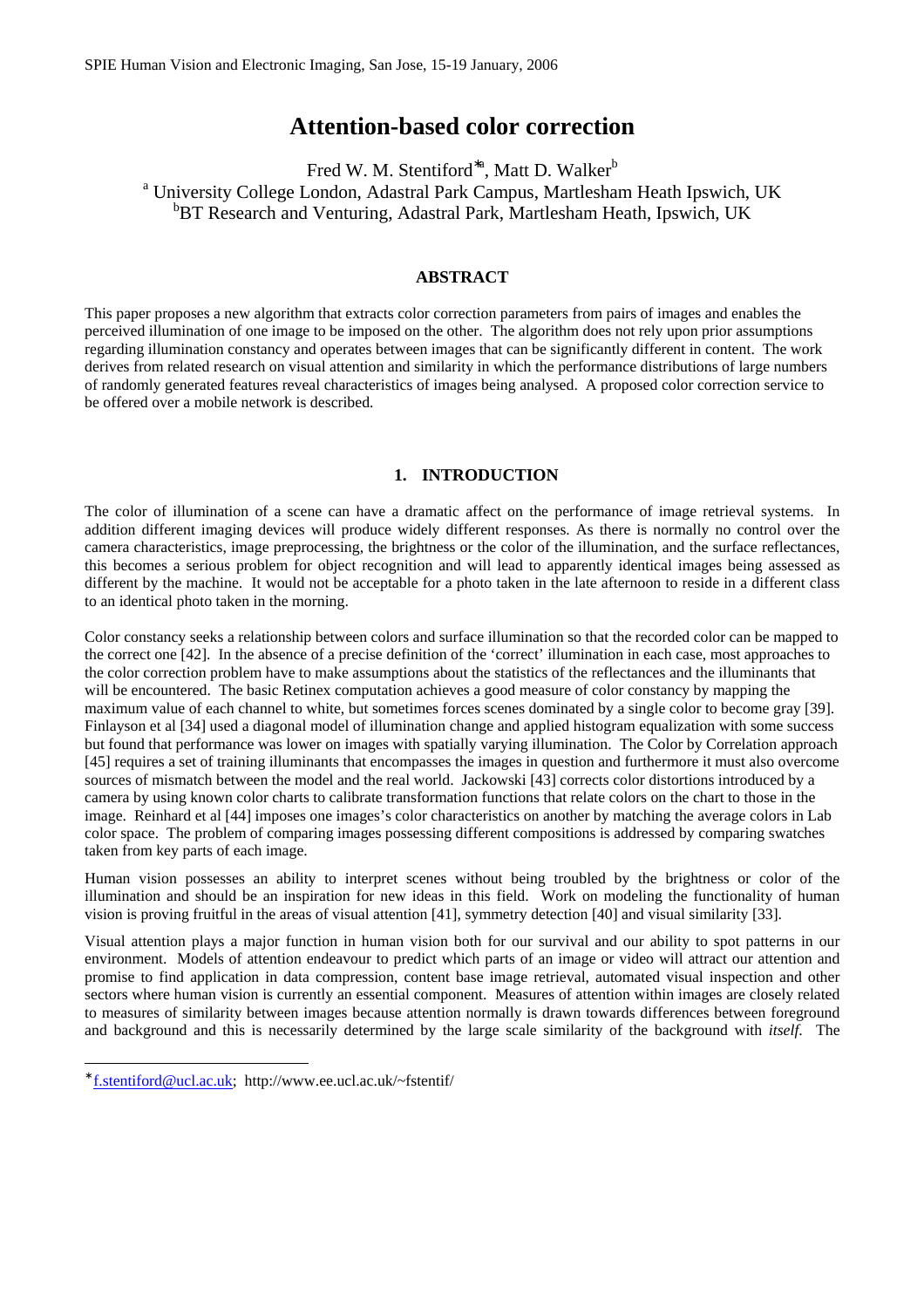identification of visual anomalies is therefore in many ways synonymous with detecting similarities elsewhere in an image and this suggests that attention mechanisms may be reused in some form to estimate similarity.

The work outlined in this paper is based on the notion that color constancy arises in human vision as a result of experiencing visual similarity rather than of some absolute definition of color correctness. This paper describes a new approach to illuminant estimation and correction as part of the need to obtain similarity estimates that are independent of the illumination.

## **1.1. Similarity measures**

Similarity measures are central to most pattern recognition problems not least in computer vision and the need to access huge volumes of multimedia content now being broadcast and offered on the Internet. These problems have motivated considerable research into content based image retrieval [1,2,3,4,5] and many commercial and laboratory systems are described in the literature [6-13]. There are several approaches to similarity and pattern matching and much of this is covered in several survey papers [14-19]. Many approaches involve the use of pre-determined features such as edges, color, location, texture and functions dependent on pixel values e.g. [20]. Mikolajczyk et al [21] use edge models to obtain correspondences with similar objects. The advantages and disadvantages of using 3D histograms in which bins represent location are investigated by Ankerst et al [22].

The selection of features dependent upon the spatial arrangement of sets of points sampled from shapes is a strategy used by several authors to obtain some of the best results to date [23-25]. However, all the approaches use pre-determined point selection rules and metrics that can limit performance on unseen data. Viola et al [26] restrict themselves to a specific type of rectangle feature which works well in their face recognition application, but may not perform as well on data that is not suited to this feature.

Increasingly research is turning to models of perception in order to reflect the behaviour of the human visual system in measures of similarity. Mojsilovic et al [27] use perceptually important colors to construct a feature vector for similarity measurement, and overcome the problem of close colors occupying different quantization bins. Law et al [28] introduce a measure of saliency in their development of a feature selection and clustering algorithm. A feature is deemed irrelevant if its distribution is independent of class labels. Visual attention models by Itti [29] are used by Frintrop et al [30] to focus computational resource and recognise 3D objects. Shape contours are detected by Grigorescu et al [31] using a model of human visual surround suppression that identifies perceptually significant edges.

It is almost universal that established approaches to pattern analysis make use of a priori features to distinguish and recognise classes of data [Duda et al]. Unless the universe of data is completely understood it will always be possible to produce unseen data on which these systems will fail. The nature of visual data certainly is such that no single fixed set of features appears capable of encompassing the all the complex relationships that exist between each item. In fact the strength of similarity between each pair of patterns in a class could be on a different basis in every case with no two patterns sharing the same features as any other pair. High dimensional feature spaces offer no solution to this problem.

# **1.2. Cognitive visual attention**

Studies in neurobiology [32] are suggesting that human visual attention is enhanced through a process of competing interactions among neurons representing all of the stimuli present in the visual field. The competition results in the selection of a few points of attention and the suppression of irrelevant material. It means that people and animals are able to spot anomalies in a scene no part of which they have seen before and attention is drawn in general to the anomalous object in a scene.

Such a mechanism has been extended to apply to the comparison of two images in which attention is drawn to those parts that are in common rather than their absence as in the case of saliency detection in a single image [33]. Whereas saliency measures require no memory of data other than the image in question, cognitive attention makes use of other stored material in order to determine similarity with an unknown image.

The model of Cognitive Visual Attention (CVA) used in this paper relies upon the matching of large numbers of pairs of pixel groups (forks) taken from patterns A and B under comparison.

Let a location  $x$  in a pattern correspond to a measurement  $a$  where

 $x = (x_1, x_2)$  and  $a = (a_1, a_2, a_3)$ 

Define a function  $\vec{F}$  such that  $\vec{a} = \vec{F}(\vec{x})$ . Select a fork of *m* random points  $S_A$  in pattern A where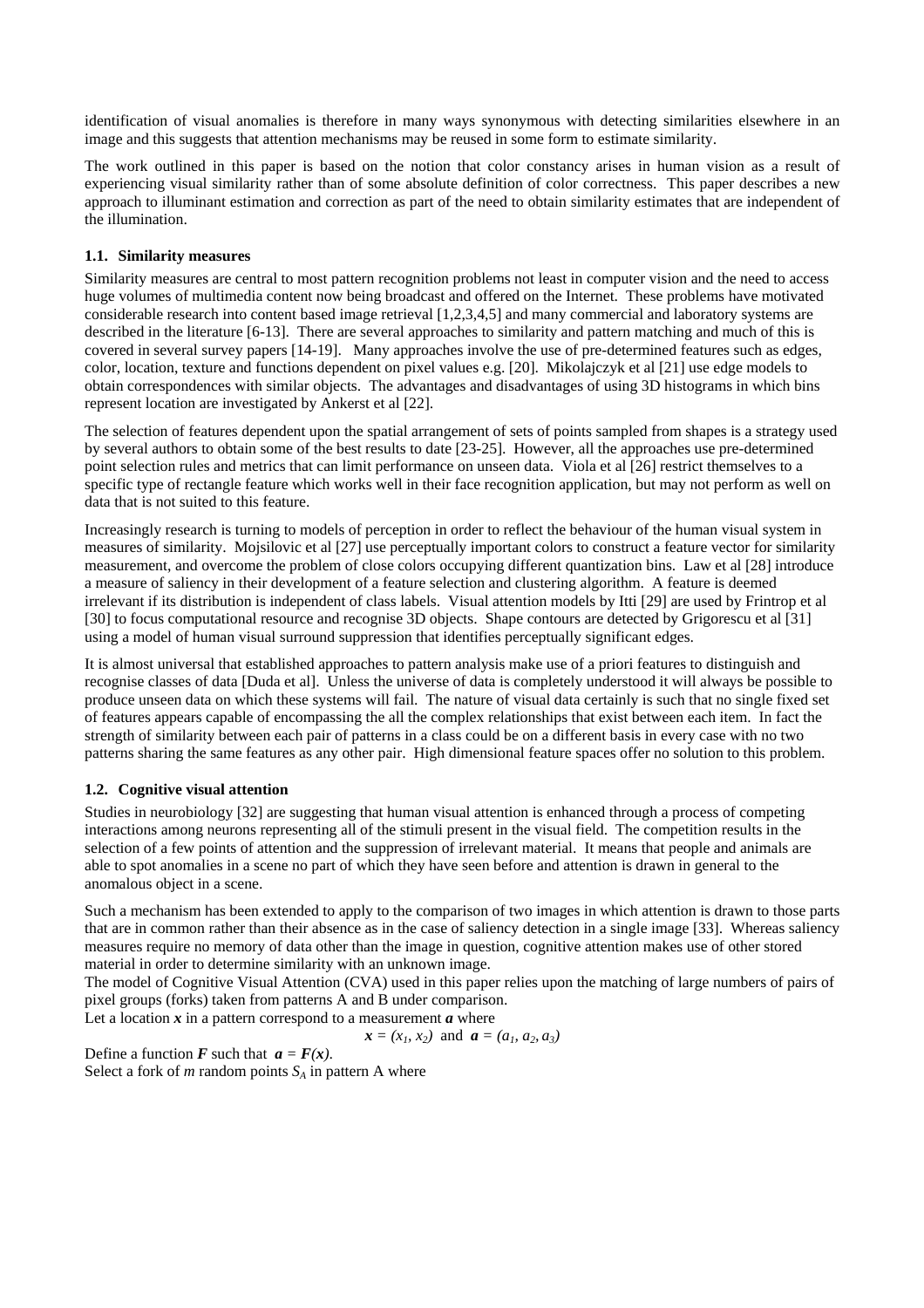$S_A = \{x_1, x_2, x_3, \ldots, x_m\}.$ 

Similarly select a fork of m points  $S_B$  in pattern B where

$$
S_B = {\mathbf{y}_1, \mathbf{y}_2, \mathbf{y}_3, ..., \mathbf{y}_m} \text{ where}
$$

$$
\mathbf{x}_i - \mathbf{y}_i = \boldsymbol{\delta}_j
$$

The fork  $S_A$  matches the fork  $S_B$  if

$$
|\mathbf{F}(\mathbf{x}_i) - \mathbf{F}(\mathbf{y}_i)| < \varepsilon \quad \forall \, i \, \text{ for some } \delta_j \, j = 1, 2, \, \dots, \, N
$$

An example of a  $m = 4$  fork fitting images A and B is shown in Figure 1. In general  $\varepsilon$  is not a constant and will be dependent upon the measurements under comparison i.e.

$$
\varepsilon_j = f_j(\boldsymbol{F}(\boldsymbol{x}), \boldsymbol{F}(\boldsymbol{y}))
$$

In effect up to N selections of the displacements  $\delta$  apply translations to  $S_A$  to seek a matching fork  $S_B$ . The CVA similarity score *CAB* is produced after generating and applying *T* forks *SA* :

$$
C_{AB} = \sum_{i=1}^{T} w_i \quad \text{where } w_i = \begin{cases} 1 & \text{if } S_A \text{ matches } S_B \\ 0 & \text{otherwise} \end{cases}
$$

*CAB* is large when a high number of forks are found to match both patterns A and B and represents features that both patterns share. It is important to note that if *CAC* also has a high value it does not necessarily follow that *CBC* is large because patterns B and C may still have no features in common. The measure is not constrained by the triangle inequality and is able to model a greater degree of complexity than a more restricted metric.



Figure 1: Four pixel fork matching image A and image B with  $\delta = (3, -1)$ 

# **2. RELATIVE ILLUMINANT ESTIMATION**

In this work we have applied random color shifts during the fork matching process as a means of obtaining illumination independence when calculating the CVA similarity measure. No restriction is placed on the choice of color shift (which effectively varies brightness) and will change for each new fork generated. In this case the fork  $S_A$  matches the fork  $S_B$  if

$$
|\mathbf{F}(\mathbf{x}_i) - \mathbf{F}(\mathbf{y}_i) + \mathbf{a}_j| < \varepsilon \quad \forall \, i \, \text{ for some } \mathbf{a}_j, \ \delta_j \, j = 1, 2, \dots, N
$$

where  $a_j = (a_{j1}, a_{j2}, a_{j3})$  is a valid random displacement in the pixel color components in image A. Peaks  $\mu_{AB}$  in the distribution of α*<sup>j</sup>* for *j* corresponding to matches will reflect the overall difference in illumination between images A and B providing sufficient common geometry and fork matches are found.  $\mu_{AB}$  being an average does not reflect any variation in illumination across the image although by restricting diameter of forks an estimate of  $\mu_{AB}(y_i)$  as it varies over image B may be obtained. This approach has the advantage that no prior assumptions are made about the camera or the nature of the illumination that might impose anomalous results.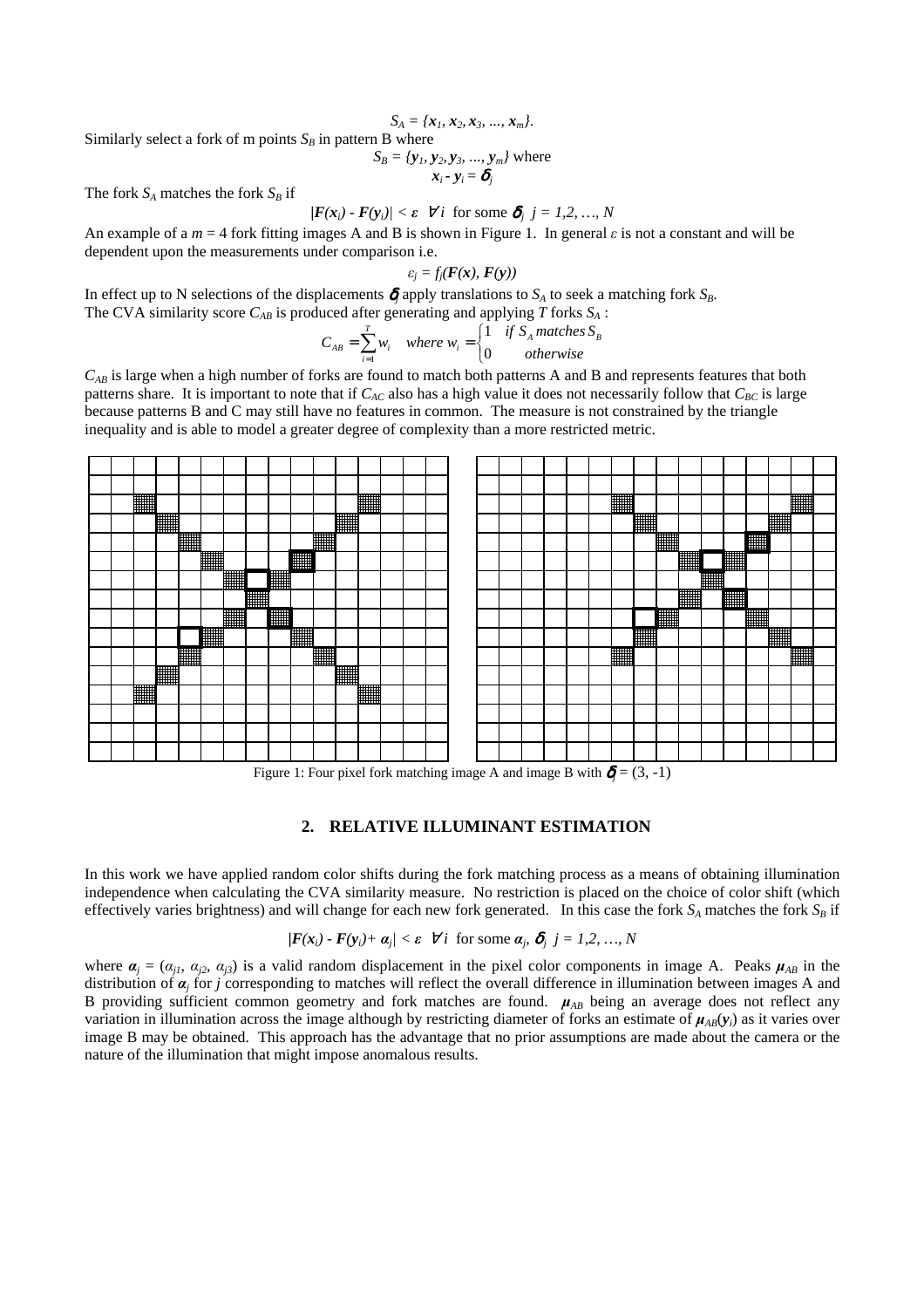The color shift  $\mu_{AB}$  that stimulates the highest frequency of matches represents a measure of the relative illumination of image B with respect to image A. We apply the reverse color shift -  $\mu_{AB}$  to pixels in image B to obtain a transformation that approximates the illumination present in image A. In the results below  $\mu_{AB}$  was taken to be the average of the color shifts  $a_{AB}$  that were applied when a match resulted:

$$
\mu_{AB} = \sum_{S_A \text{ matches } S_B} \alpha_{AB} / C_{AB}
$$

If the original reference image A is geometrically identical to the color corrected version B it becomes possible to measure the percentage color deviation  $e_{AB}$  between the two images on a pixel by pixel basis:

$$
e_{AB} = \frac{\sum_{ij} \sum_{k=r,g,b} \left| x_{ijk} - y_{ijk} \right|}{\sum_{ijk} 2.55}
$$

where *xijk* and *yijk* are corresponding pixel color component values (0-255) in each image.

## **3. RESULTS**

The number of pixels (*m*) to be included in each fork is a critical parameter. If *m* is too great the number of matches decreases leading to poor statistics and higher computation; if *m* is too small image structure may be overlooked leading to inaccurate color correction. The image color correction error  $e_{AB}$  was computed for images A and B in Figure 2 [47] for several values of *m* and averaged over 5 runs with  $T = N = 1000$ . The performances are shown in Table 1.

| m                     |      |      |      |      | ັ    |      |      |      |
|-----------------------|------|------|------|------|------|------|------|------|
| $e_{AB}$              | 7.86 | 6.00 | 4.28 | 3.99 | 4.02 | 4.00 | 4.00 | 4.01 |
| Standard<br>deviation | 0.74 | 0.04 | 0.12 | 0.05 | 0.06 | 0.04 | 0.04 | 0.15 |

Table 1. Color correction errors for images A and B in Figure 2

The error rates in Table 1 indicate that little is to be gained by increasing *m* beyond 4 not least because computation is proportionate to *m*. In the case of *m* = 1 the correction is heavily dependent upon the relative color values of the largest areas of co-colored pixels in each image and gives an approximate result only when the images are geometrically similar.

Subsequent images are all processed with  $T = 500$  randomly generated forks each possessing  $m = 4$  pixels with  $N = 500$ . The distribution of color shifts for red green and blue for matching forks between images A and B in Figure 2 is shown in Figure 3. In this case  $\mu_{AB} = (-28.42,-2)$  indicating that a reduction in red values and an increase in green encouraged a greater likelihood of a match. By the same token this same shift was a measure of the change in illumination between image A and Image B and applying a color shift of  $-\mu_{AB}$  produces the corrected version with an error value of 3.89%.

In Figure 4 image A is illuminated with yellow light and image B with blue light [35]. The difference in illumination is obtained with the same parameters as used in Figure 2 and gives  $\mu_{AB} = (-27.9.57)$ . The reverse shift in pixel colors removes the blue tinge and restores the yellow illumination to image B with an error value of 4.05%.

Figure 5 [36] shows an image (Image A) which has been manually restored from a color cast version (Image B). A color shift of  $-\mu_{AB} = (17,35,-33)$  produced the corrected version which compares favourably with the manually corrected version. In this case the original and color cast versions are not identical in composition and size.

As in Figure 5 it is not necessary for the images A and B to be identical in all respects except illumination. Figure 6 shows a cropped version of image A in Figure 2 together with the same image B as Figure 2. The resulting color shift  $\mu_{AB}$  = (-33,38,-9) yields an error of 4.16% only marginally greater than that obtained using geometrically identical images.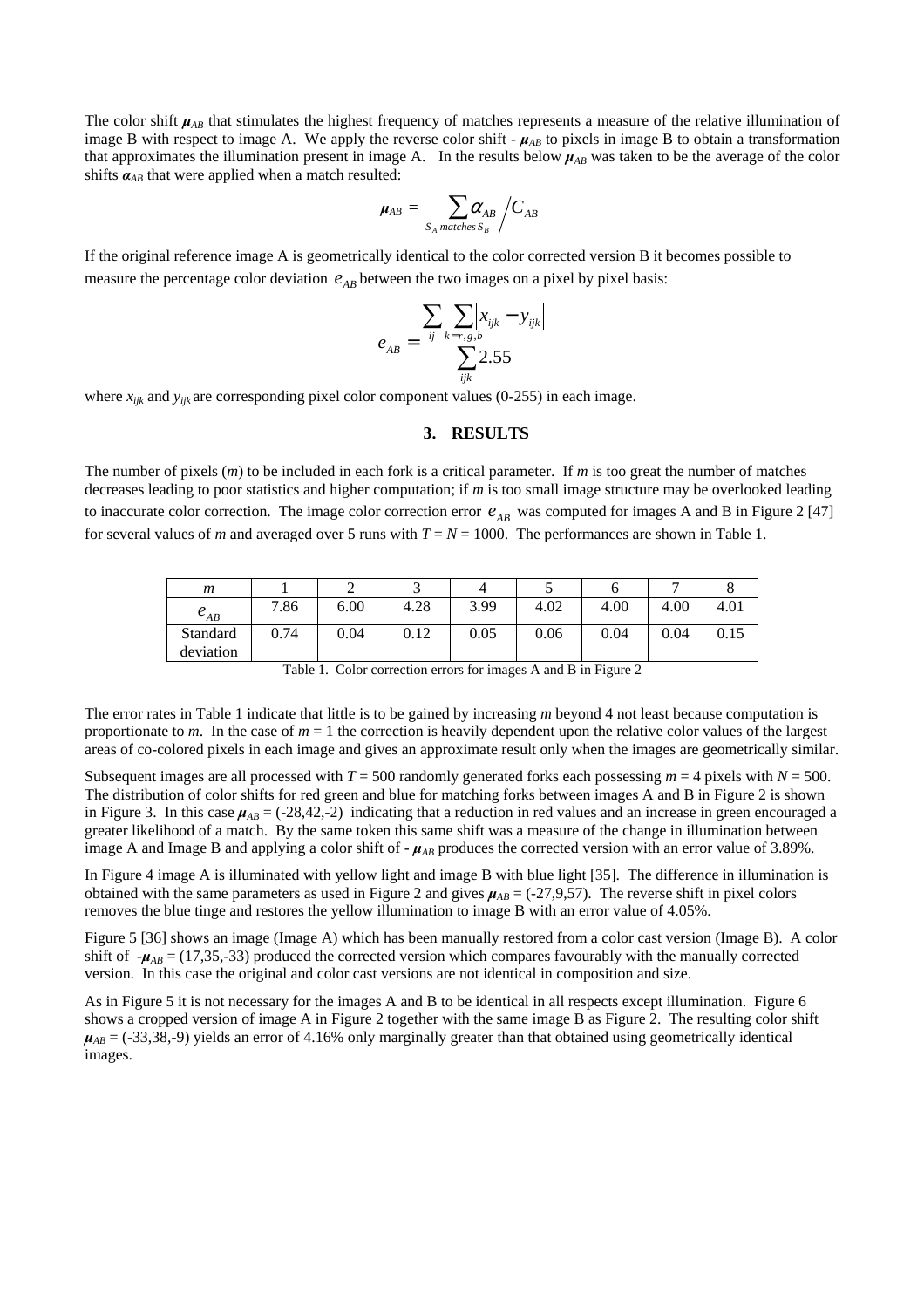More significantly the images do not have to be of the same scene. Unlike Reinhard et al [46] we do not need to select areas within each image for specific comparison because the statistics of matching pairs of forks already take this into account. Matching forks which span important color adjacencies in different positions in each image contribute towards the estimate of the relative illumination regardless of the detailed composition of the images. Image A in Figure 7 is illuminated with sunlight [37]. Image B [38] has a color cast which is common in digital photography. This is removed with a color shift of  $-\mu_{AB} = (-23, -5, -15)$  and an error of 3.92% and may be compared with the manually treated image on the right.

The fact that relative illumination may be calculated from a sample of images exhibiting a preferred set of illuminations means that working images may be processed to appear under a range of lighting conditions without it being necessary to make special arrangements. Furthermore images may be tailored automatically to individual preferences by simply supplying examples of acceptable images and allowing the system to adjust the color balance accordingly.



Figure 2: Original image A, illuminated version B, and corrected version  $\mu_{AB} = (-33,39,-4)$ , error = 3.89%



Figure 3: Distributions of R,G,B color shifts for matching forks for images A and B in Figure 2.



Figure 4: Image A in yellow light, image B in blue light and corrected  $\mu_{AB} = (-28,6,56)$ , error = 4.05%.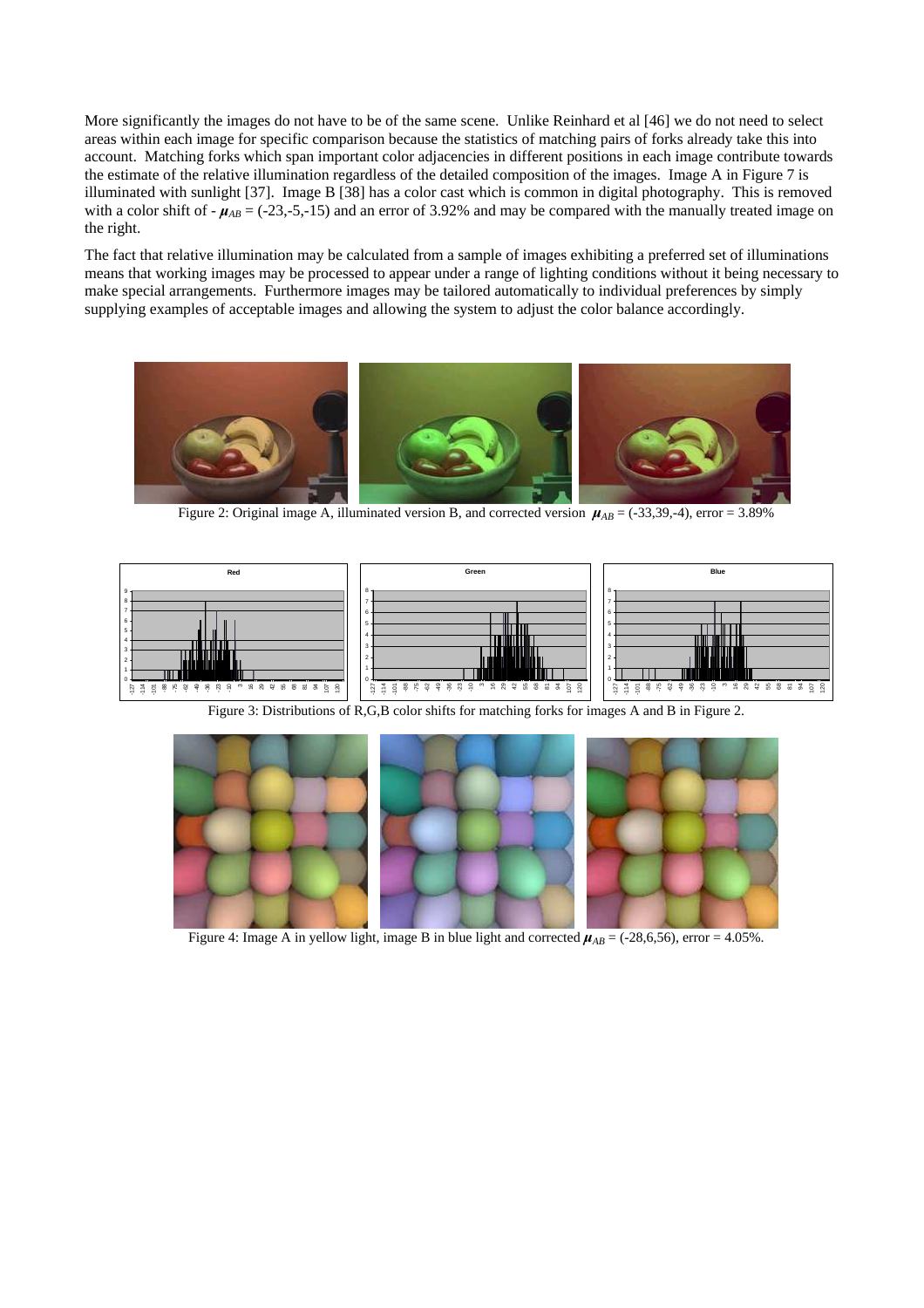

Figure 5: Manually restored image A, image B with color cast, and corrected version  $\mu_{AB} = (-17, -35, 33)$ 



Figure 6: Cropped image A in Figure 2, Image B in Figure 2, and corrected version  $\mu_{AB} = (-33,38,-9)$ , error = 4.16%



Figure 7: Image A, Image B with blue color cast, corrected version  $\mu_{AB} = (-23, -5, -15)$ , error = 3.92%, and manually corrected version.

#### **4. DISCUSSION**

It is important to note that this approach identifies color shifts that maximise the similarity of two images. In this way it gives a good indication of a possible change in illumination between the two images, but it does not provide an absolute estimate for the illumination in either image. It is possible that with more information gleaned from more images under different illuminations good estimates of illuminants can be obtained

The color shifts  $\mu_{AB}$  extracted in this work are based on averages obtained from fork matches over the entire area of the images. They therefore do not take account of any variation of perceived illumination across the image but arrive at a compromise solution and therefore a possible source of error. Spatially differentiated color correction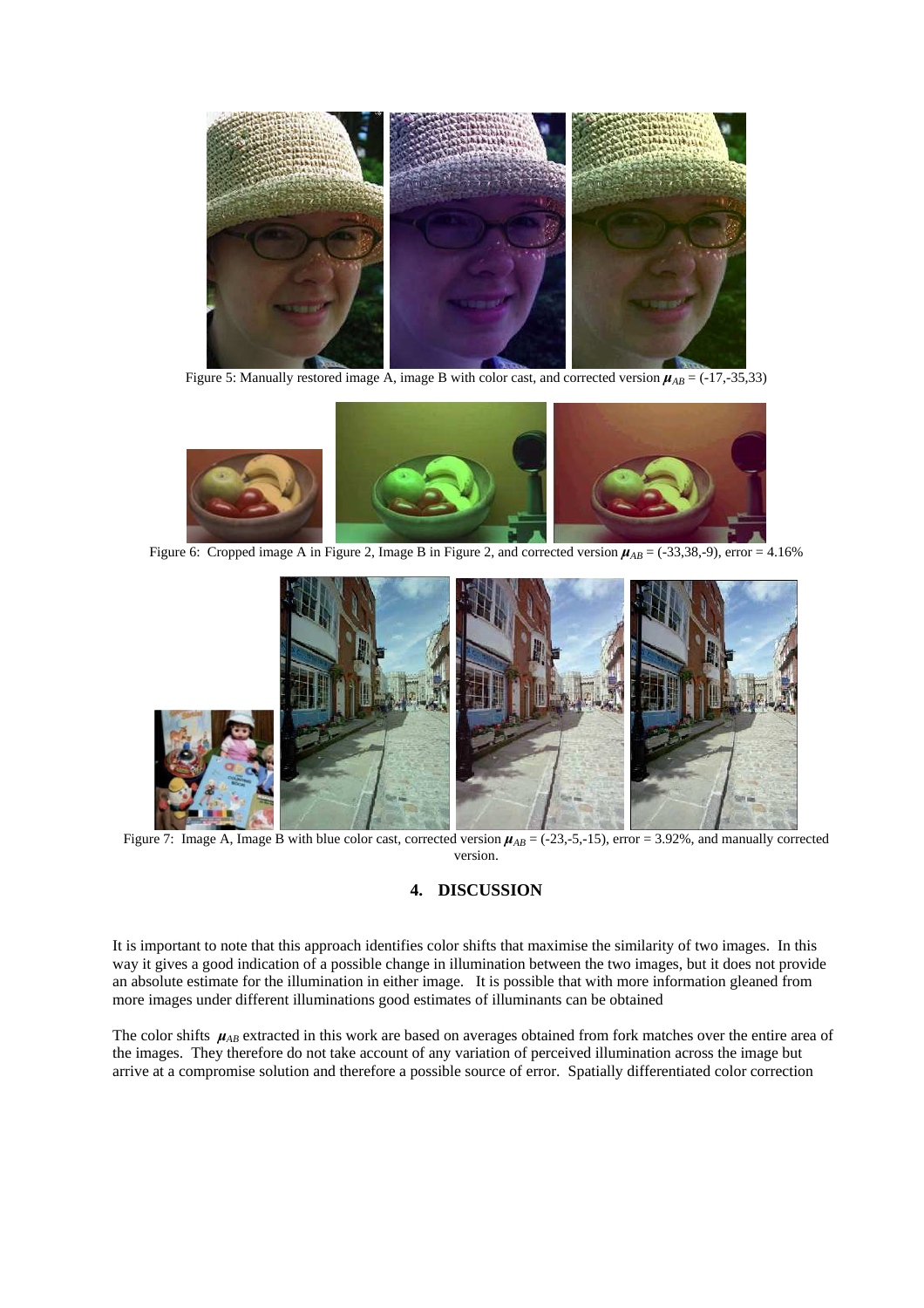could be obtained by first recording the positions and color shifts applied to matching fork pixels. A smoothed 2 dimensional profile of color shifts could then be used to correct images and obtain better conformance with the ideal result.

Shadows are sometimes a problem for object recognition and this approach offers some scope for minimizing their effects. The color and brightness of objects immersed in shadow have a relationship with those from the same object that are not immersed in shadow. It may be the differences are simply one of brightness but commonly the colors in shadow are shifted by other sources of light. It would be reasonable to expect that spatial color correction between similar images with and without shadows will reduce their prominence.

The computational requirements of this technique are independent of the size of the image, but increase as the pair of images under comparison become less similar. Dissimilar images will not yield many matching forks and the color correction statistics will become less reliable as the number of matches falls. Processing of geometrically similar images takes 12 sec on a 1Ghz machine with  $T = N = 1000$  using Visual Basic software. This rises to 25 sec for dissimilar images. Equivalent code in C++ takes under 100ms and related implementations using some parallelism on the Texas Instruments DM642 DSP platform indicate that processing can take place at video speeds.

## **5. REAL WORLD USAGE of ALGORITHM**

The techniques used will be exposed to end-users in a real-world environment, utilising BT's Broadband Applications Testbed (BAT). The BAT enables new technologies to be rapidly deployed as new services, with the goal of understanding both the technical performance, and end-user acceptance and issues arising from the new service. In this case, end-users can upload photos taken from their camera-phones, and receive color-corrected images back to the same devices.

Figure 8 below shows the logical high-level architecture of the color algorithm as a web-service, available in a fixed-mobile convergence (FMC) scenario, where end-users can upload images from either their mobile phone using the cellular network (in this case MMS) and also from their PC within a broadband environment. In practice, the end-user tests will only utilise the mobile instantiation.



Figure 8: BT's Broadband Applications Testbed, showing high-level architecture for Color as a web-service.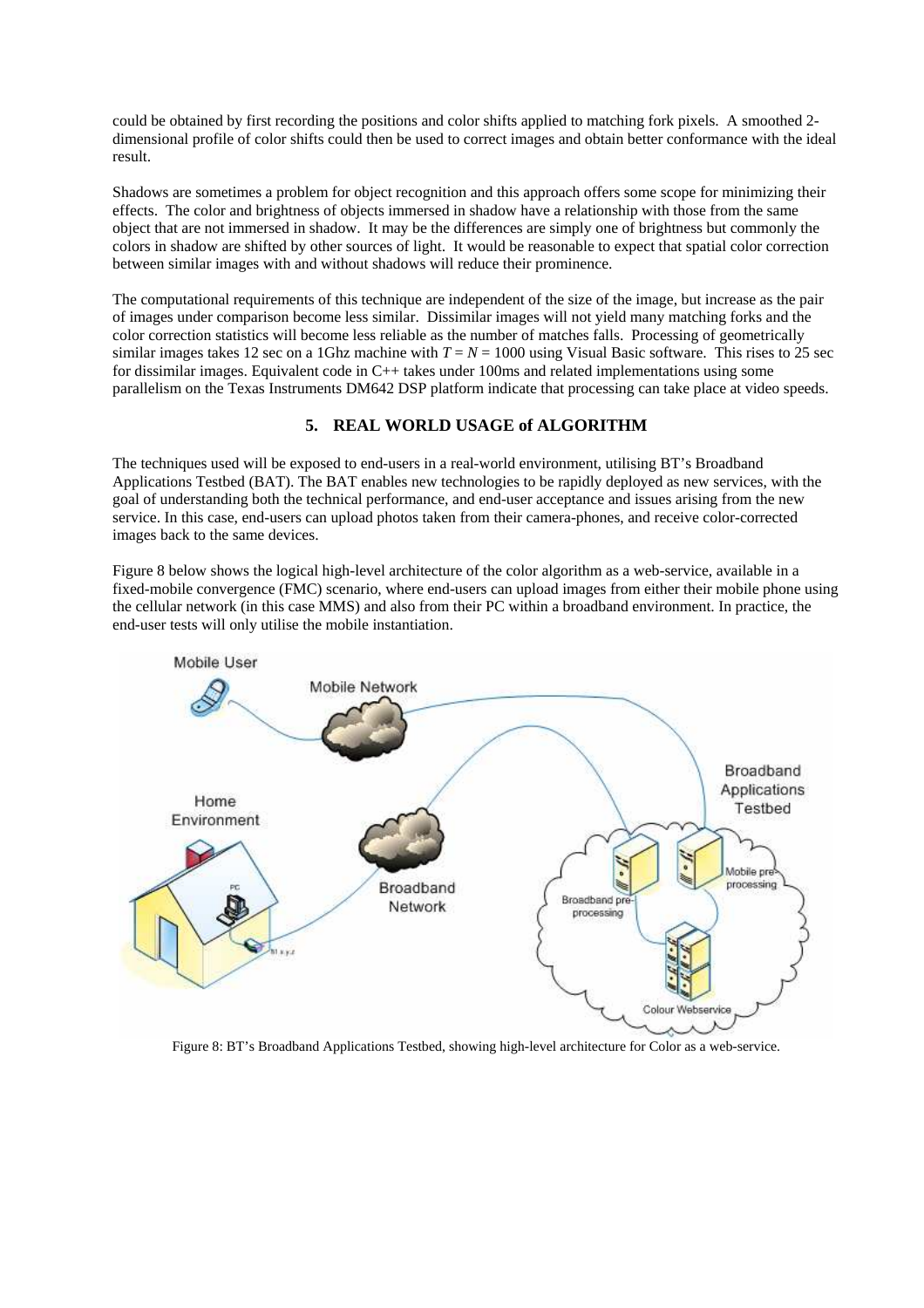For implementation from a mobile handset, users will send MMS messages containing both the image to correct, and reference images – the front-end mobile server will pass the two images to the web service running the colorcorrection algorithm, and will then send the corrected image back to the end-user via the MMS channel. Users will also have the option of selecting reference images from a centrally provided set.

Feedback from the triallists is expected to dictate how such a service could be improved – for example, by uploading the corrected images to a network-based file store that can be accessed from both PC and mobile handset.

Potential embodiments of a future service, could then be provided directly by a service provider through an online portal. One advantage of providing the implementation as a distributed web service however, means that the technology can be provided as a wholesale network service. This is beneficial for service providers in the retail space as they can leverage upon not only the technology, but computational resources provided by the wholesaler (if providing the service to large numbers of consumers). This approach leads to dramatically reduced overheads usually associated with installing costly infrastructure for computationally intense processes, and reducing the time to market.

# **6. CONCLUSIONS**

This paper has presented a new way of adjusting the perceived illumination between pairs of images. The pairs of images do not have to be geometrically identical, as the reference image can be a portion of the image being corrected or can contain completely different content. More investigations are necessary to explore the performance on a greater range of image content and the extent to which the images can become structurally dissimilar before the correction becomes unreliable. The results, however, are encouraging and should find application in the optimization of camera settings and a color correction service to be offered over a mobile network..

This research has been conducted with the support of British Telecom and within the framework of the European Commission funded Network of Excellence "Multimedia Understanding through Semantics, Computation and Learning" (MUSCLE) [46].

#### **REFERENCES**

- 1. Y. Rui, T. S.Huang, and S. F. Chang, "Image retrieval: current techniques, promising directions and open issues," *J. Visual Communication and Image Representation*, Vol. 10, No. 1, pp. 39 – 62, 1999.
- 2. A. W. M. Smeulders, M. Worring, S. Santini, A. Gupta and R. Jain, "Content-based image retrieval at the end of the early years*," IEEE Trans. Pattern Anal. Mach. Intell,* Vol. 22, No. 12, pp. 1349-1379, 2000.
- 3. C. C. Ventners and M. Cooper, "A review of content-based image retrieval systems*," JISC Technology Applications Programme,* http://www.jtap.ac.uk/reports/htm/jtap-054.html.
- 4. R. C. Veltkamp and M. Tanase, "Content-based image retrieval systems: a survey," http://www.aalab.cs.uu.nl/cbirsurvey/cbir-survey/, March, 2001.
- 5. E. Izquierdo, V. Mezaris, E. Triantafyllou, and L-Q Xu, "State of the art in content-based analysis, indexing and retrieval," *IST Project IST-2001-32795*, Network of Excellence in Content-Based Semantic Scene Analysis and Information Retrieval, http://www.iti.gr/SCHEMA/library/index.html, Sept, 2002.
- 6. M. Flickner, H. Sawhney, W. Niblack, J. Ashley, Q. Huang, B. Dom, M. Gorkani, J. Hafner, D. Lee, D. Petkovic, D. Steele and P. Yanker, "Query by image and video content: the QBIC system," *IEEE Computer*, 1995.
- 7. Pentland, A., Pickard, R.W., and Sclaroff, S. Photobook: content-based manipulation of image databases. *Proceedings of SPIE Storage and Retrieval of Images and Video Databases*, Vol. 2185, San Jose, CA, USA, 1994.
- 8. Carson, C., Belongie, S., Greenspan, H., and Malik, J. Blobworld: image segmentation using expectationmaximisation and its application to image querying*. IEEE Trans. Pattern Anal. Mach. Intell*. 24(8) (2002) 1026- 1038.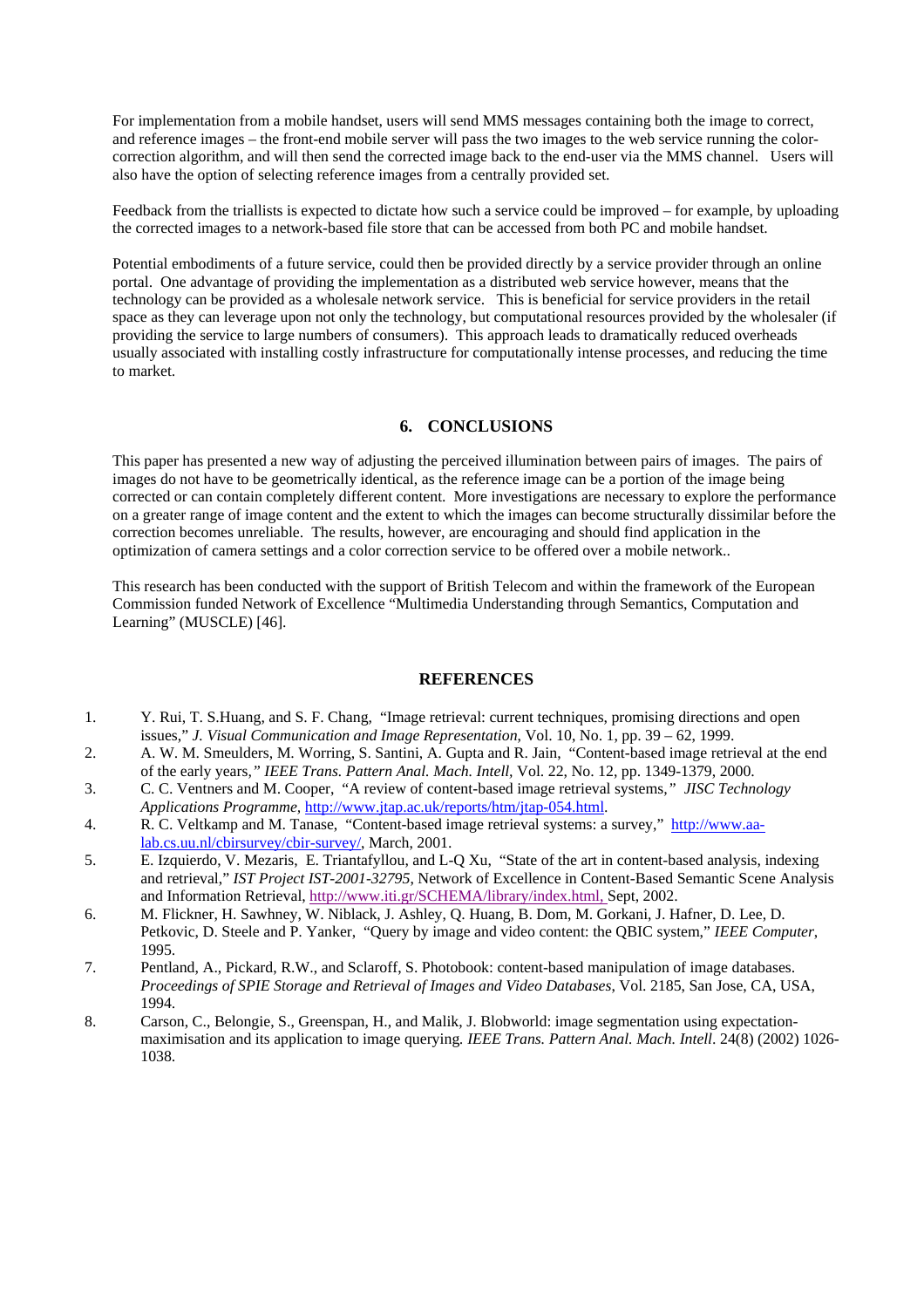- 9. Smith, J.R., and Chang, S-F., VisualSEEk: a fully automated content-based image query system. *Proceedings of the ACM International Conference on Multimedia*, Boston MA, USA, 1996, pp 87-98.
- 10. Ma, W-Y., and Manjunath, B.S. NeTra: a toolbox for navigating large image databases. *Multimedia Systems*, 7 (1999), 184-198.
- 11. Gupta, A. and Jain, R. Visual information retrieval. *Communications of the ACM*, 40(5) (1997) 70-79.
- 12. Dowe, J. Content Based Retrieval in Multimedia Imaging. *Proceedings of SPIE Storage and Retrieval for Image and Video Databases,* 1993, pp 164-167.
- 13. Bach, J., Fuller, C., Gupta, A., Hampapur, A., Gorowitz, B., Humphrey, R., Jain, R., and Shu, C. Virage image search engine: an open framework for image management. *Proceedings of SPIE Storage and Retrieval for Image and Video Databases IV*, San Jose, CA*,* USA, 1996, pp. 76-87.
- 14. Veltkamp, R.C. Shape matching: similarity measures and algorithms. *Technical Report UU-CS-2001-03*, Utrecht, January 2001.
- 15. Santini, S., and Jain, R. Similarity measures. *IEEE Trans. Pattern Anal. Mach. Intell*. 21(9) (1999) 871- 883.
- 16. Tangelder, J.W.H., and Veltkamp, R.C. A survey of content based 3D shape retrieval methods. *Proceedings of Shape Modelling International Conference*, 2004, pp. 145-156.
- 17. Loncaric, S. A survey of shape analysis techniques. *Pattern Recognition*, 31(8) (1998) 983-1001.
- 18. Cardone, A., Gupta, S.K., and Karnik, M. A survey of shape similarity assessment algorithms for product design and manufacturing applications. *J. of Computing and Information Science in Engineering*, 3(2) (2003) 109-118.
- 19. Zhang, D., and Lu, G. Review of shape representation and description techniques. *Pattern Recognition*, 37 (2004) 1-19.
- 20. Manmatha, R., Ravela, S., and Chitti, Y. On computing local and global similarity in images. *Proceedings of SPIE Human and Electronic Imaging III*, 1998.
- 21. Mikolajczyk, K., Zisserman, A., and Schmid, C. Shape recognition with edge-based features. *Proceedings of the British Machine Vision Conference,* Norwich, UK, 2003.
- 22. Ankerst, M., Kastenmuller, G., Kriegel, H-P., and Seidl, T. 3D histograms for similarity search and classification in spatial databases. *Proceedings of the International Symposium on Spatial Databases*, Hong Kong, 1999.
- 23. Belongie, S., Malik, J., and Puzicha, J. Shape matching and object recognition using shape contexts. *IEEE Trans. Pattern Anal. Mach. Intell*., 24(4) (2002) 509-522.
- 24. Grigorescu, C., and Petkov, N. Distance sets for shape filters and shape recognition. *IEEE Trans on Image Processing*, 12(10) (2003) 1274-1286.
- 25. Osada, R., Funkhouser, T., Chazelle, B., and Dobkin, D. Matching 3D models with shape distributions. *Proceedings of the Shape Modelling International Conference,* Genova, Italy, 2001, pp. 154-166.
- 26. Viola, P., and Jones, M. Rapid object detection using a boosted cascade of simple features. *Proceedings of Computer Vision and Pattern Recognition*, Vol. 1, 2001, pp 511-518.
- 27. Mojsilovic, A., Hu, J., and Soljanin, E. Extraction of perceptually important colors and similarity measurement for image matching, retrieval, and analysis, *IEEE Trans. on Image Processing*, 11(11) (2002) 1238-1248.
- 28. Law, M.H.C., Figueiredo, M.A.T., and Jain, A.K. Simultaneous feature selection and clustering using mixture models. *IEEE Trans. on Pattern Anal. Mach. Intell*. 26(9) (2004) 1154-1166.
- 29. Itti, L. Automatic foveation for video compression using a neurobiological model of visual attention. *IEEE Trans. on Image Processing*, 13(10) (2004) 1304-1318.
- 30. Frintrop, S., Nuchter, A., and Surmann, H. Visual attention for object recognition in spatial 3D data. *Proceedings of IEEE International Conference on Intelligent Robots and Systems*, Sendai, Japan, 2004.
- 31. Grigorescu, C., Petkov, N., and Westenberg, M.A. Contour detection based on nonclassical receptive field inhibition. *IEEE Trans. on Image Processing*, 12(7), (2003) 729-739.
- 32. Desimone, R. Visual attention mediated by biased competition in extrastriate visual cortex. *Phil. Trans. R. Soc. Lond*. B, 353, (1998) 1245 – 1255.
- 33. Stentiford, F.W.M. An attention based similarity measure with application to content based information retrieval. *Proceedings of SPIE Storage and Retrieval for Media Databases*, Vol 5021, Santa Clara, CA, USA, 2003.
- 34. Finlayson, G., Hordley, S., Schaefer, G., and Tian, G.Y. Illuminant and device invariant colour using histogram equalization. *Pattern Recognition*, vol 38, no 2, (Feb 2005), 179-190.
- 35. http://www.staff.ncl.ac.uk/anya.hurlbert/